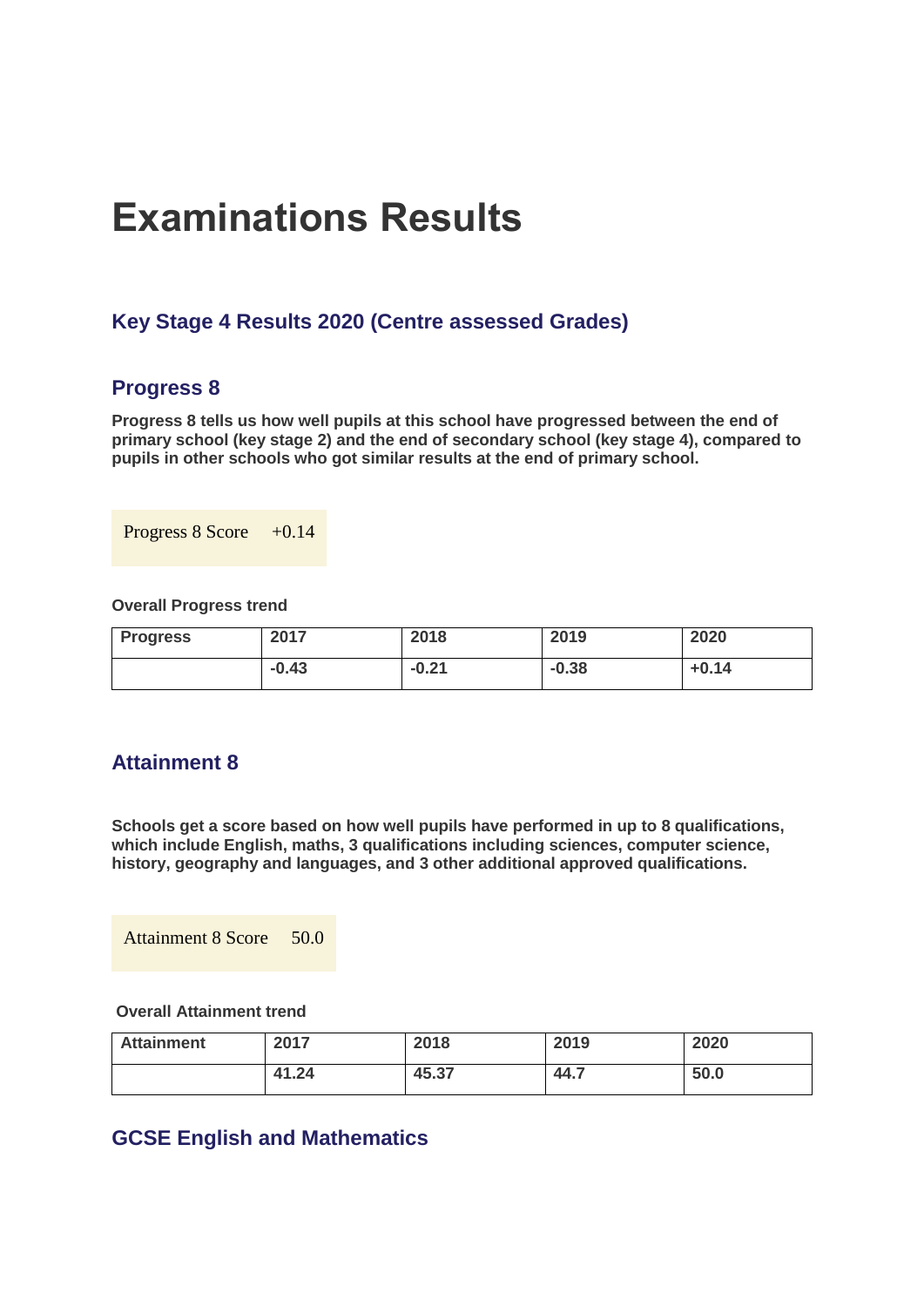## Pupils achieving a grade 4 or better in English and Maths GCSEs 76%

#### **Overall EM trend**

| 9-4 EM | 2017 | 2018 | 2019 | 2020 |
|--------|------|------|------|------|
|        | 62%  | 62%  | 65%  | 76%  |

Pupils achieving a grade 5 or better in English and Maths GCSEs 41%

#### **Overall EM trend**

| 9-5 EM | 2017 | 2018 | 2019 | 2020 |
|--------|------|------|------|------|
|        | 31%  | 42%  | 32%  | 41%  |

## **English Baccalaureate**

**The English Baccalaureate is not a test or qualification; it is a measure used to provide information about a particular range of qualifications. A pupil is considered to have 'achieved' the English Baccalaureate if they got a grade C/5 or better in the following subjects: English, maths, sciences, a language and either history or geography.**

Pupils entering the English Baccalaureate 37%

### **Overall EBACC trend**

| <b>EBACC</b> | 2017 | 2018 | 2019 | 2020 |
|--------------|------|------|------|------|
|              | 5%   | 40%  | 50%  | 37%  |

## **EBacc average point score**

**The EBacc APS calculates a pupil's average point scores across the 5 pillars of the English Baccalaureate. This measure is based on the better result of either English language or English literature when both subjects are taken, maths, the best 2 results from the single sciences (3 out of 4 must be taken), or results from the combined science, the better result from either geography or history and the best result in languages.**

EBacc average point score 4.24